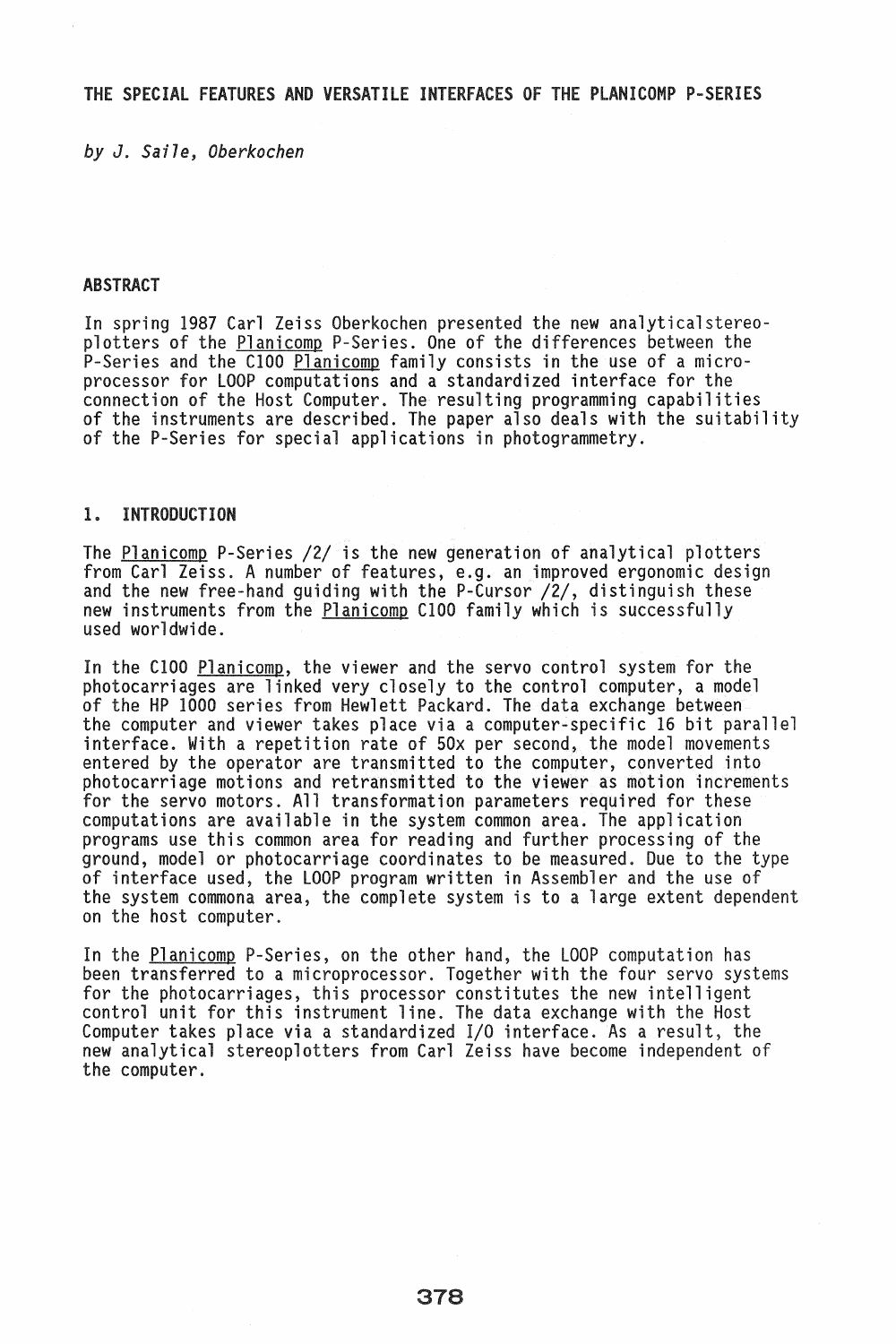#### 2. PROGRAMMING CAPABILITIES OF THE PLANICOMP P-SERIES

# 2.1 CONNECTION TO A HOST COMPUTER

The Planicomp P-Series is connected to a computer via an interface bus conforming to the IEEE Standard 488 /6/, which is also called HP-IB or GP-IB bus. This interface bus is provided in a wide range of computers<br>employed in the technical field of data processing. It is frequently used for the connection of measuring instruments, tracing tables and printers. Data are transferred via 8 data lines (8 bit parallel); in addition, 3 handshake and 5 command lines ensure the necessary control. Data transfer rates of approx. 500 Kbyte/s are attained here {as compared with approx. 1250 Kbyte/s with Ethernet and approx. 1.2 Kbyte/s with RS 232}. The IEEE Standard 488 gives a very precise specification of the data lines, control lines, pin assignment and the mechanical dimensions of the plugs. This strict definition offers the considerable advantage that no problems arise in the linkage of the computer and peripheral equipment.

A special feature of this interface bus is the possibility of connecting up to 14 instruments, e.g. <u>Planicomp</u>, VIDEOMAP, plotters and printers, to the same computer interface, which reduces the interface costs for the connection of these peripherals. Moreover, the connection of several instruments to a computer with a limited number of I/O slots presents no problems.

### 2.2 INSTRUCTION SET OF THE P-PROCESSOR

The microprocessor of the Planicomp P-Series (P-Processor) performs the following major functions:

- retention of the stereomodel (LOOP computation)
- monitoring of the P-Cursor controls and foot switches
- transfer of point measurements to the Host Computer
- processing of the MOVE TO motions

For these operations the Host Computer must transmit the necessary parameters to the P-Processor and activate the relevant operating modes. An instruction set including approx. 50 commands is defined for this purpose.<br>One command comprises two letters identifying the operator, a parameter string with one or more operands and a final character. Several commands may be combined into a data block which is then transmitted to the P-Processor. The total number of commands can be subdivided into several groups.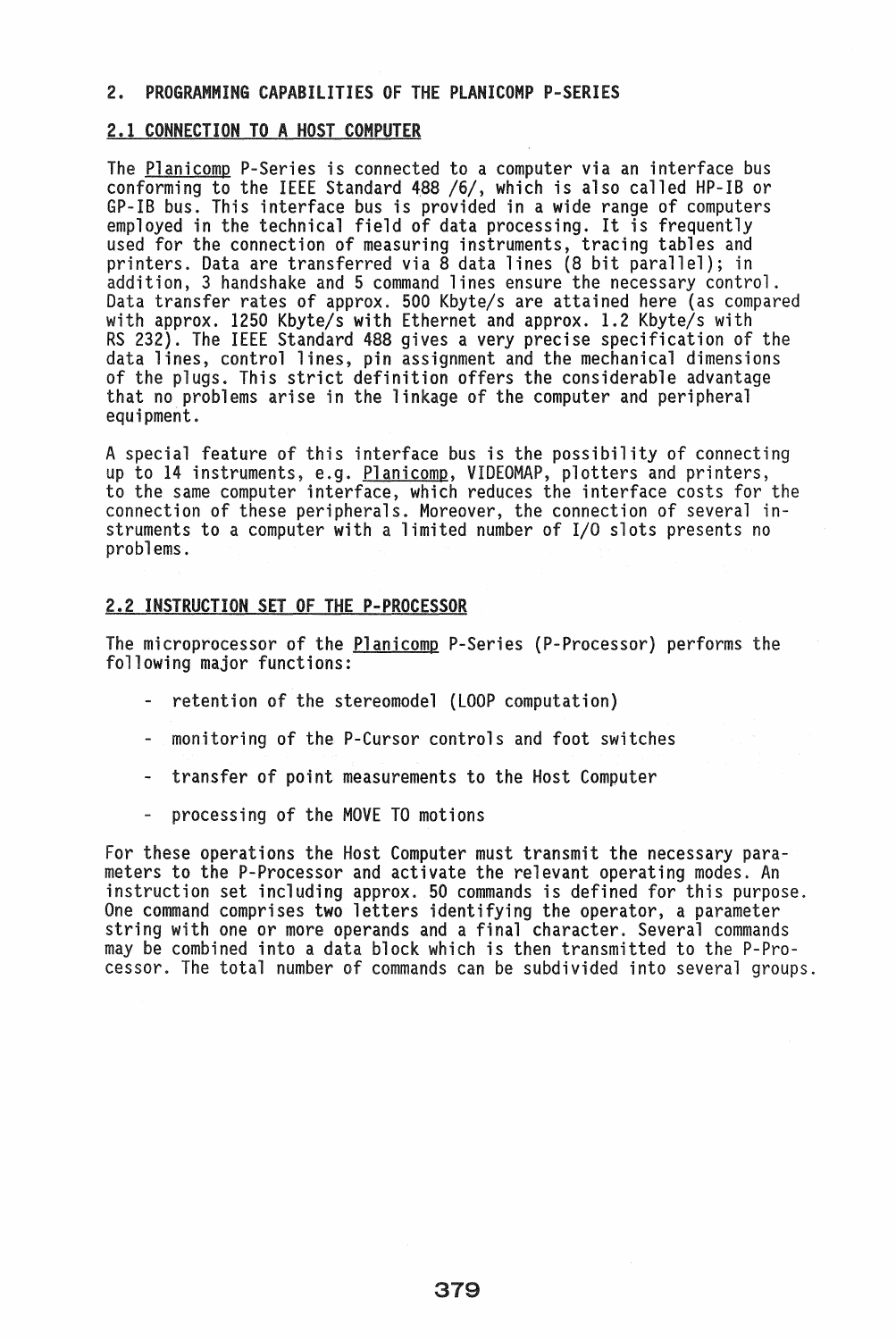One of these groups ensures the transmission of the transformation parameters determined in the orientation programs. These parameters are needed in the LOOP computation for the conversion of the three-dimensional model coordinates into the movements of the left and right photocarriages. In a flexible input configuration, the different input elements such as the P-Cursor, handwheels and foot disk are assigned to the three model movements. This permits optimum adaptation of the floating mark guidance to the envisaged plotting task, for example by assigning one of the handwheels to the height adjustment in profile measurement or to the guiding of the floating mark in any model plane in terrestrial plotting. Allowance can also be made for the operator's usual working methods, e.g. by simulating the handwheel movement of a previously used analog instrument. This applies both to the assignment of the input elements to the model system and to the familiar transmission ratios. Switch-over instructions for the modes of the photocarriage motion and for the optical system permit the Planicomp to be used as a stereoplotter, a stereocomparator or a monocomparator.

To enable rapid changeover between several models, the parameter sets for up to 10 models can be stored in the P-Processor. For the changeover, only the relevant model number needs to be entered into the microprocessor.

A further group of commands is responsible for the configuration of the measurement conditions. Before the plotting process, it must be defined whether the coordinates of the model, image, photocarriage or tablet are to be measured. Any key of the P-Cursor or one of the foot switches can be defined as the trigger element for point measurement. As soon as the operator presses the defined key, a point record is generated in the data buffer of the P-Processor in the so-called single-point mode. Another type of record generation is the incremental mode where the processor automatically generates point records in line with the previously specified incremental conditions. These conditions are subdivided into primary and secondary increments, with time, travel, curvature or height increments being available as options for the primary increment. If a time increment has been selected, for example, the secondary increment "travel" prevents the remeasurement of identical points if the operator has to interrupt<br>the measurement for a moment. With these options, the processor very<br>effectively meets the requirements placed on dynamic measurement in photogrammetry.

When a previously specified number of point records has been stored in the data buffer, the P-Processor signals to the Host Computer via a SRQ (service request) interrupt /6/, and the measured points can then be transmitted. The interrupt mode offers the advantage that  $I/O$  activities are only initiated if data are actually available. If the computer does not feature this mode, it can call the number of records stored in the P-Processor by polling, i.e. by cyclic interrogation.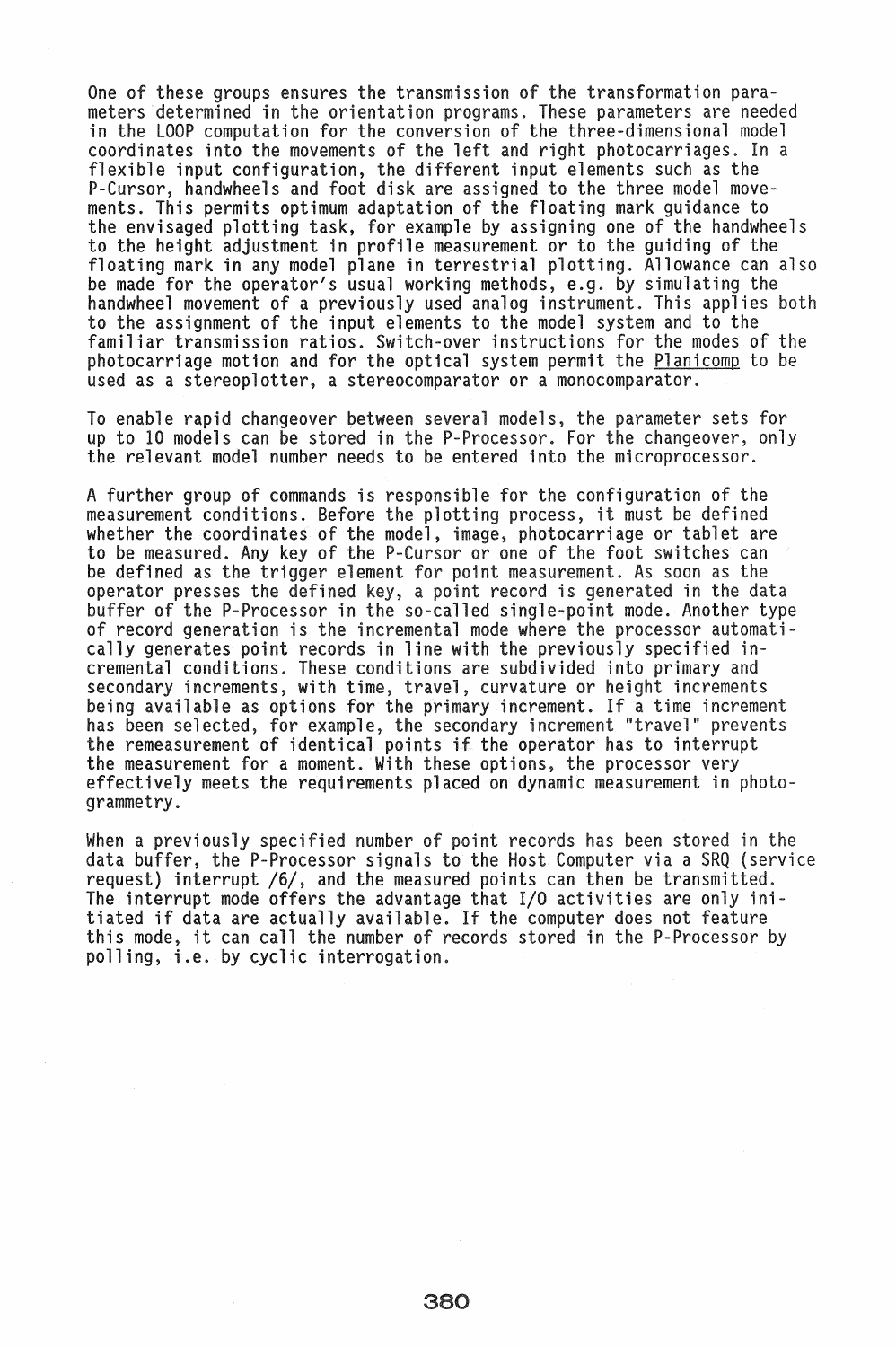The instructions for measurement and record transmission are designed in such a way that the complete input concept of the graphical kernel system (GKS) /5/ can be handled by a driver program in the host computer. This applies to the GKS level 2c with the input categories LOCATOR and CHOICE and the input modes REQUEST, SAMPLE and EVENT for these input categories.

The execution of MOVE-TO operations is a major characteristic of analytical stereoplotters which considerably facilitates and speeds up photogrammetric measurement. The host computer is able to set computed target points in photocarriage or model coordinates, using a number of positioning instructions. The vector speed for this procedure can be specified beforehand. Profile measurements can also be performed at variable speeds which are selected by the operator with a knob. At the same time the operator can influence the floating mark movement by incremental inputs (e.g. height adjustment).

#### 2.3 FORTRAN INTERFACE

A Fortran 77 subroutine has been generated for each command in order to simplify the control of the P-Processor in the application programs. These routines format the transferred parameters and transmit the resulting output buffer to the P-Processor via a central I/O routine. In the case of return messages, the response of the P-Processor is received and transmitted to the application programs in the form of parameters. Therefore, when the programs are transmitted to further computers, only the central I/O routine needs to be adapted to different I/O conditions. The application program itself can remain unchanged.

This Fortran interface is used by the device drivers of the PHOCUS system /1/, /4/ for the Planicomp P-Series.

# 3. PROGRAMMING OF SPECIAL APPLICATIONS

Generally speaking, the programming of the P-Processor and the relevant instruction set are designed for the classical photogrammetric tasks, i.e. for plotting central-perspective aerial photos of any inclination or photos taken with a terrestrial camera configuration. Due to the flexible assignment of the guiding elements, however, optimum guidance of the floating mark is ensured in all models.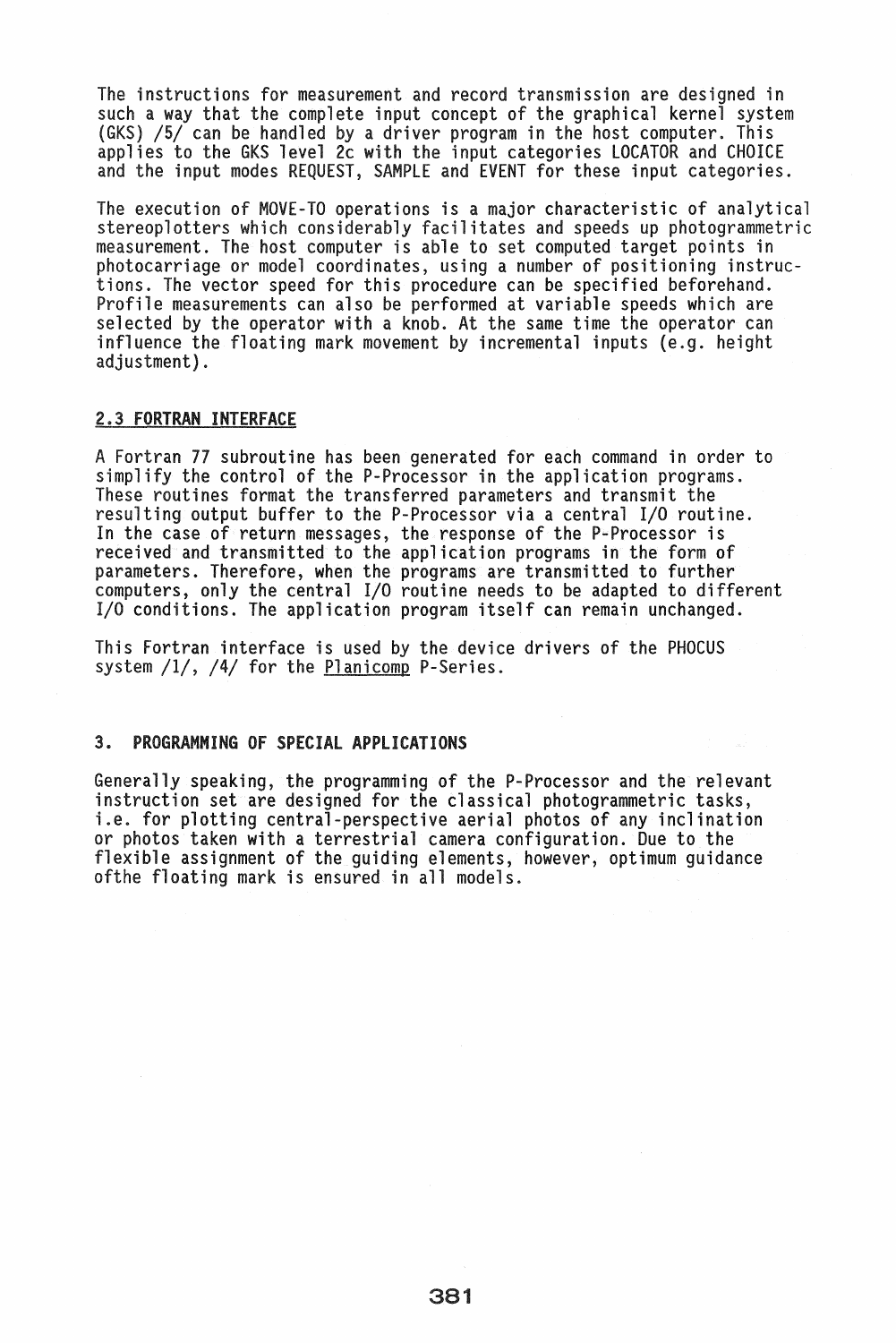To extend the field of use of the Planicomp P-Series to the plotting of photos and models in special photogrammetric applications, addition para-These addition parameters which are specified with zero in normal plotting, are taken into account in the computation of the model, image and photocarriage coordinates and can be set to any desired value. The computation of the corrections is carried out in the Host Computer.

One possible application is the performance of reseau corrections when plotting photos taken with a semi-metric camera. The actual coordinates of the réseau crosses are determined by a measuring program and are compared with the known nominal coordinates. The differences thus deter-<br>mined can be used as correction values. For this, a program cyclically reads the current photo coordinates, computes the correction values for these points, e.g. by bilinear interpolation in meshes, and transfers these data to the P-Processor.

In the plotting of SPOT models, the image coordinates are also changed continuously by a correction program, thus making allowance for the difference between the scanner geometry and central perspective /7/. This permits the use of all measuring and plotting programs (e.g. DTM programs such as PROSA) in their unchanged form as the P-Processor supplies the point measurements in the usual model or ground coordinate system. The floating mark is normally guided in a rectangular threedimensional coordinate system which may have any orientation with respect to the model system. A nonlinear movement of the floating mark in the model can be achieved by means of the correction parameters relating to the model. For special applications in architectural or industrial photogrammetry, this permits changing the model height as a function of the x-v movement and, as a result, guiding the floating mark for example on a sphere or an ellipsoid.

#### 4. CONCLUSION

The experience gained by Carl Zeiss with the time-tested instruments of the C100 family has had a decisive influence on the development of the Planicomp P-Series. The now intelligent control electronics ensure the<br>problem-free connection of these analytical plotters to any host computer. An extensive instruction set enables the simple generation of measuring<br>and plotting programs. The programming of the instruments is supported<br>and facilitated by the available subroutine libraries. Users who, for a whatever of reasons, do not wish to employ the high-performance PHOCUS system offered by Carl Zeiss are thus able to operate the instruments of the P-Series with their own programs.